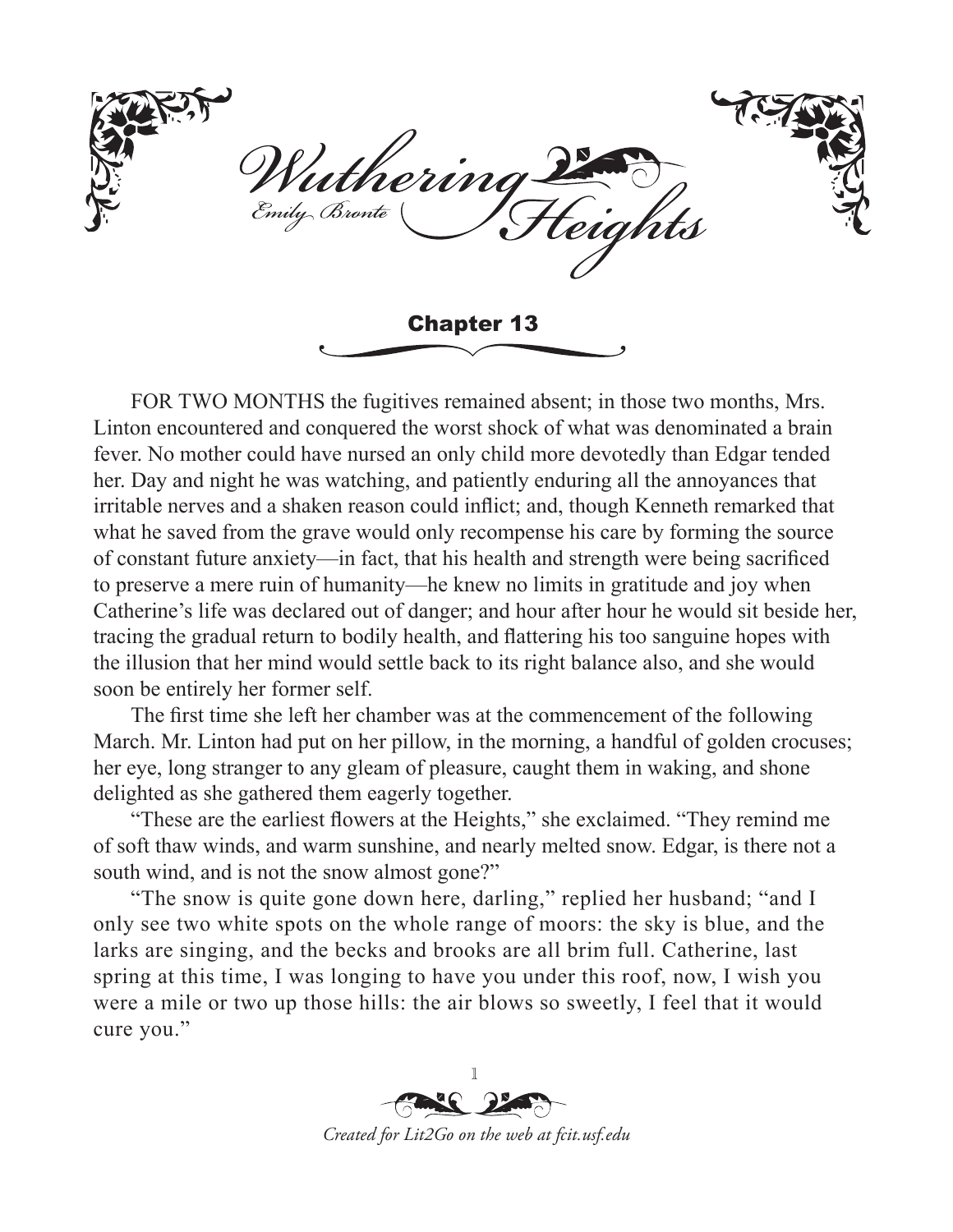"I shall never be there but once more," said the invalid; "and then you'll leave me, and I shall remain for ever. Next spring you'll long again to have me under this roof, and you'll look back and think you were happy to-day."

Linton lavished on her the kindest caresses, and tried to cheer her by the fondest words; but, vaguely regarding the flowers, she let the tears collect on her lashes and stream down her cheeks unheeding. We knew she was really better, and, therefore, decided that long confinement to a single place produced much of this despondency, and it might be partially removed by a change of scene. The master told me to light a fire in the many-weeks-deserted parlour, and to set an easy-chair in the sunshine by the window; and then he brought her down, and she sat a long while enjoying the genial heat, and, as we expected, revived by the objects round her: which, though familiar, were free from the dreary associations investing her hated sick chamber. By evening, she seemed greatly exhausted; yet no arguments could persuade her to return to that apartment, and I had to arrange the parlour sofa for her bed, till another room could be prepared. To obviate the fatigue of mounting and descending the stairs, we fitted up this, where you lie at present: on the same floor with the parlour; and she was soon strong enough to move from one to the other, leaning on Edgar's arm. Ah, I thought myself she might recover, so waited on as she was. And there was double cause to desire it, for on her existence depended that of another: we cherished the hope that in a little while, Mr. Linton's heart would be gladdened, and his lands secured from a stranger's gripe, by the birth of an heir.

I should mention that Isabella sent to her brother, some six weeks from her departure, a short note, announcing her marriage with Heathcliff. It appeared dry and cold; but at the bottom was dotted in with pencil an obscure apology, and an entreaty for kind remembrance and reconciliation, if her proceeding had offended him: asserting that she could not help it then, and being done, she had now no power to repeal it. Linton did not reply to this, I believe; and, in a fortnight more, I got a long letter which I considered odd, coming from the pen of a bride just out of the honeymoon. I'll read it: for I keep it yet. Any relic of the dead is precious, if they were valued living.

DEAR ELLEN, it begins:—

I came last night to Wuthering Heights, and heard, for the first time, that Catherine has been, and is yet, very ill. I must not write to her, I suppose, and my brother is either too angry or too distressed to answer what I sent him. Still, I must write to somebody, and the only choice left me is you.

Inform Edgar that I'd give the world to see his face again—that my heart returned to Thrushcross Grange in twenty-four hours after I left it, and is there at this moment,

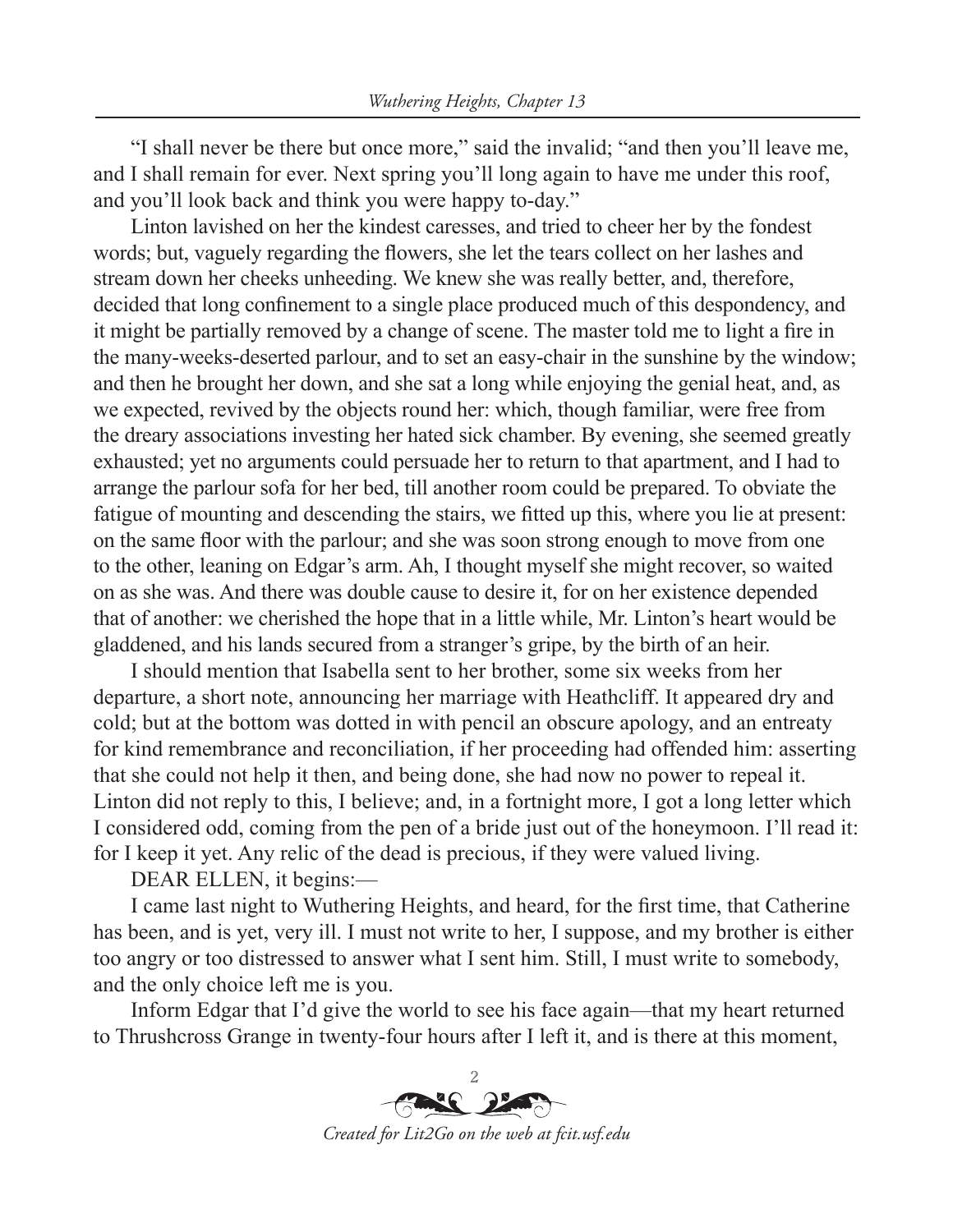full of warm feelings for him, and Catherine! I can't follow it, though—(those words are underlined) they need not expect me, and they may draw what conclusions they please; taking care, however, to lay nothing at the door of my weak will or deficient affection.

The remainder of the letter is for yourself alone. I want to ask you two questions: the first is—How did you contrive to preserve the common sympathies of human nature when you resided here? I cannot recognise any sentiment which those around share with me.

The second question, I have great interest in,—Is Mr. Heathcliff a man? If so, is he mad? And if not, is he a devil? I shan't tell my reasons for making this enquiry; but, I beeseech you to explain, if you can, what I have married: that is, when you call to see me; and you must call, Ellen, very soon. Don't write, but come, and bring me something from Edgar.

Now, you shall hear how I have been received in my new home, as I am led to imagine the Heights will be. It is to amuse myself that I dwell on such subjects as the lack of external comforts: they never occupy my thoughts, except at the moment when I miss them. I should laugh and dance for joy, if I found their absence was the total of my miseries, and the rest was an unnatural dream!

The sun set behind the Grange, as we turned on to the moors; by that, I judge it to be six o'clock; and my companion halted half-an-hour, to inspect the park, and the gardens, and, probably, the place itself, as well as he could; so it was dark when we dismounted in the paved yard of the farm-house, and your old fellow-servant, Joseph, issued out to receive us by the light of a dip candle. He did it with a courtesy that redounded to his credit. His first act was to elevate his torch to a level with my face, squint malignantly, project his under lip, and turn away. Then he took the two horses, and led them into the stables; reappearing for the purpose of locking the outer gate, as if we lived in an ancient castle.

Heathcliff stayed to speak to him, and I entered the kitchen—a dingy, untidy hole; I daresay you would not know it, it is so changed since it was in your charge. By the fire stood a ruffianly child, strong in limb and dirty in garb, with a look of Catherine in his eyes and about his mouth.

"This is Edgar's legal nephew," I reflected—"mine in a manner; I must shake hands, and—yes—I must kiss him. It is right to establish a good understanding at the beginning."

I approached, and, attempting to take his chubby fist, said:

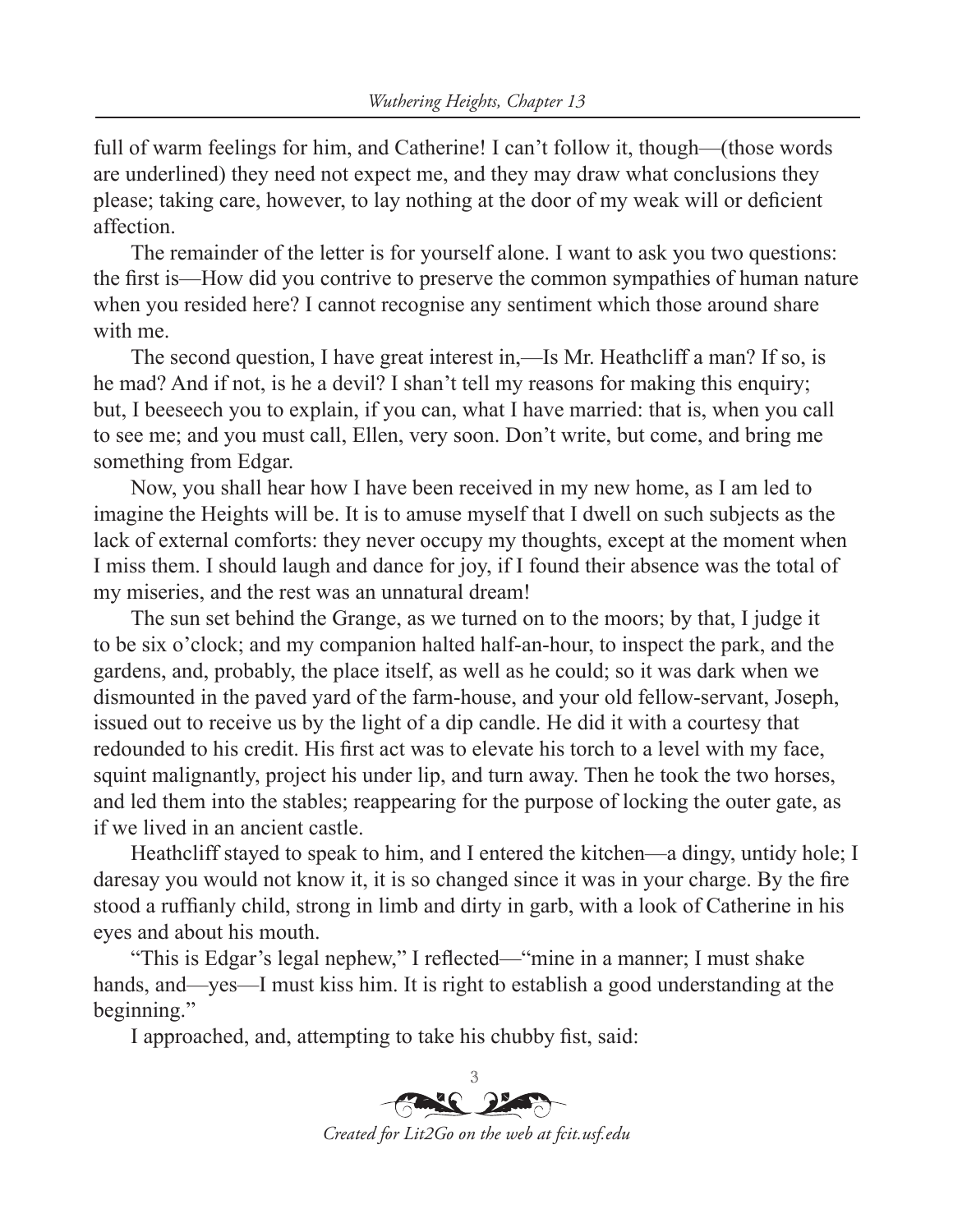"How do you do, my dear?"

He replied in a jargon I did not comprehend.

"Shall you and I be friends, Hareton?" was my next essay at conversation.

An oath, and a threat to set Throttler on me if I did not "frame off," rewarded my perseverance.

"Hey, Throttler, lad!" whispered the little wretch, rousing a half-bred bull-dog from its lair in a corner. "Now, wilt thou be ganging?" he asked authoritatively.

Love for my life urged a compliance; I stepped over the threshold to wait till the others should enter. Mr. Heathcliff was nowhere visible; and Joseph, whom I followed to the stables, and requested to accompany me in, after staring and muttering to himself, screwed up his nose, and replied:

"Mim! mim! mim! Did iver Christian body hear aught like it? Minching un' munching! How can I tell whet ye say?"

"I say, I wish you to come with me into the house!" I cried, thinking him deaf, yet highly disgusted at his rudeness.

"None o' me! I getten summut else to do," he answered, and continued his work; moving his lantern jaws meanwhile, and surveying my dress and countenance (the former a great deal too fine, but the latter, I'm sure, as sad as he could desire) with sovereign contempt.

I walked round the yard, and through a wicket, to another door, at which I took the liberty of knocking, in hopes some more civil servant might show himself. After a short suspense, it was opened by a tall, gaunt man, without neckerchief, and otherwise extremely slovenly; his features were lost in masses of shaggy hair that hung on his shoulders; and his eyes, too, were like a ghostly Catherine's with all their beauty annihilated.

"What's your business here?" he demanded grimly. "Who are you?"

"My name was Isabella Linton," I replied. "You've seen me before, sir. I'm lately married to Mr. Heathcliff, and he has brought me here—I suppose by your permission."

"Is he come back, then?" asked the hermit, glaring like a hungry wolf.

"Yes—we came just now," I said; "but he left me by the kitchen door; and when I would have gone in, your little boy played sentinel over the place, and frightened me off by the help of a bull-dog."

"It's well the hellish villain has kept his word!" growled my future host, searching the darkness beyond me in expectation of discovering Heathcliff; and then he indulged in a soliloquy of execrations, and threats of what he would have done had the "fiend" deceived him.



*Created for Lit2Go on the web at fcit.usf.edu*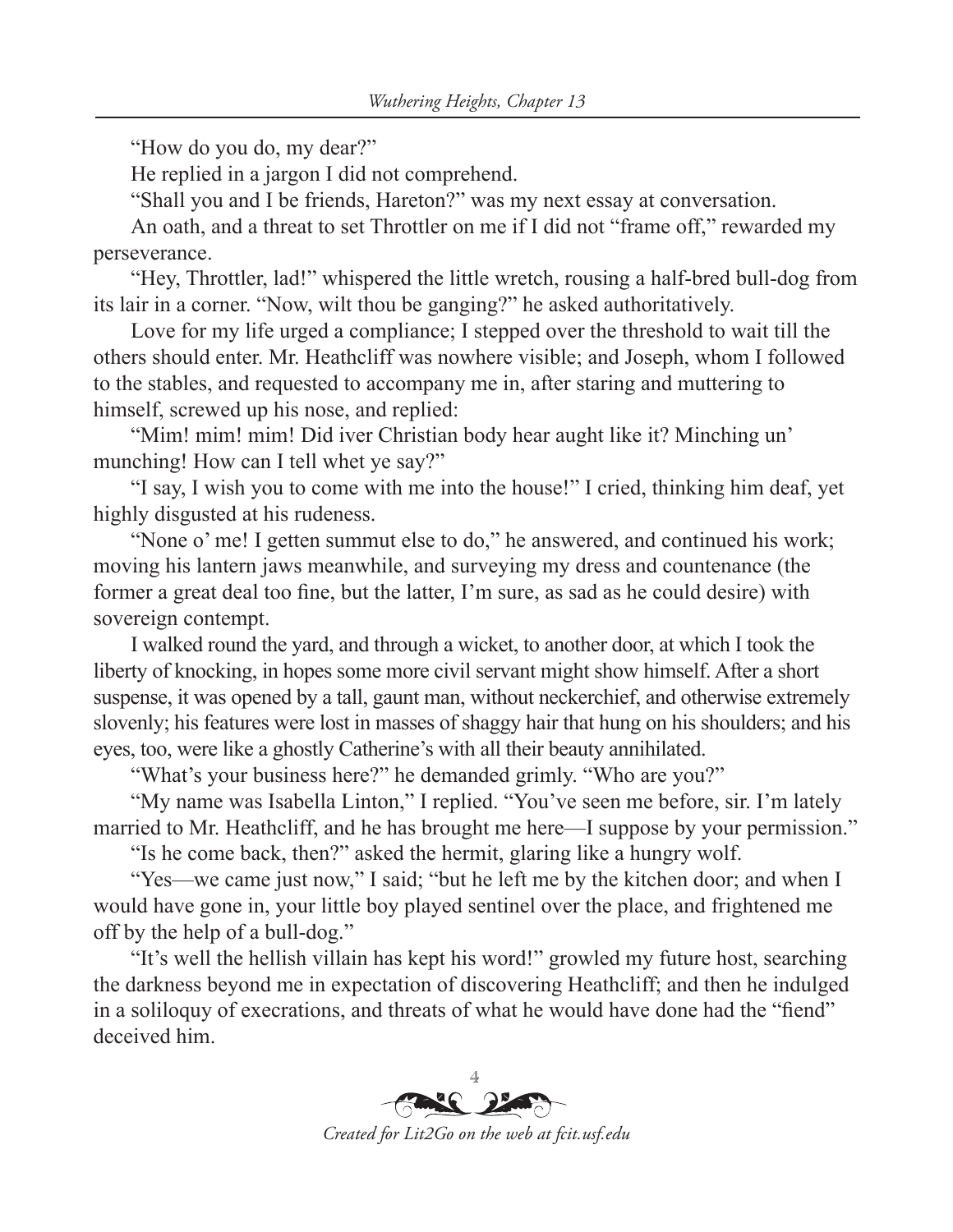I repented having tried this second entrance, and was almost inclined to slip away before he finished cursing, but ere I could execute that intention, he ordered me in, and shut and re-fastened the door. There was a great fire, and that was all the light in the huge apartment, whose floor had grown a uniform grey; and the once brilliant pewter dishes, which used to attract my gaze when I was a girl, partook of a similar obscurity, created by tarnish and dust. I enquired whether I might call the maid, and be conducted to a bed-room? Mr. Earnshaw vouchsafed no answer. He walked up and down, with his hands in his pockets, apparently quite forgetting my presence; and his abstraction was evidently so deep, and his whole aspect so misanthropical, that I shrank from disturbing him again.

You'll not be surprised, Ellen, at my feeling particularly cheerless, seated in worse than solitude on that inhospitable hearth, and remembering that four miles distant lay my delightful home, containing the only people I loved on earth; and there might as well be the Atlantic to part us, instead of those four miles: I could not overpass them! I questioned with myself—where must I turn for comfort? and—mind you, don't tell Edgar, or Catherine—above every sorrow beside, this rose pre-eminent: despair at finding nobody who could or would be my ally against Heathcliff! I had sought shelter at Wuthering Heights, almost gladly, because I was secured by that arrangement from living alone with him; but he knew the people we were coming amongst, and he did not fear their intermeddling.

I sat and thought a doleful time: the clock struck eight, and nine, and still my companion paced to and fro, his head bent on his breast, and perfectly silent, unless a groan or a bitter ejaculation forced itself out at intervals. I listened to detect a woman's voice in the house, and filled the interim with wild regrets and dismal anticipations, which, at last, spoke audibly in irrepressible sighing and weeping. I was not aware how openly I grieved, till Earnshaw halted opposite, in his measured walk, and gave me a stare of newly-awakened surprise. Taking advantage of his recovered attention, I exclaimed:

"I'm tired with my journey, and I want to go to bed! Where is the maid-servant? Direct me to her, as she won't come to me!"

"We have none," he answered, "you must wait on yourself!"

"Where must I sleep, then?" I sobbed: I was beyond regarding self-respect, weighed down by fatigue and wretchedness.

"Joseph will show you Heathcliff's chamber," said he; "open that door—he's in there."



*Created for Lit2Go on the web at fcit.usf.edu*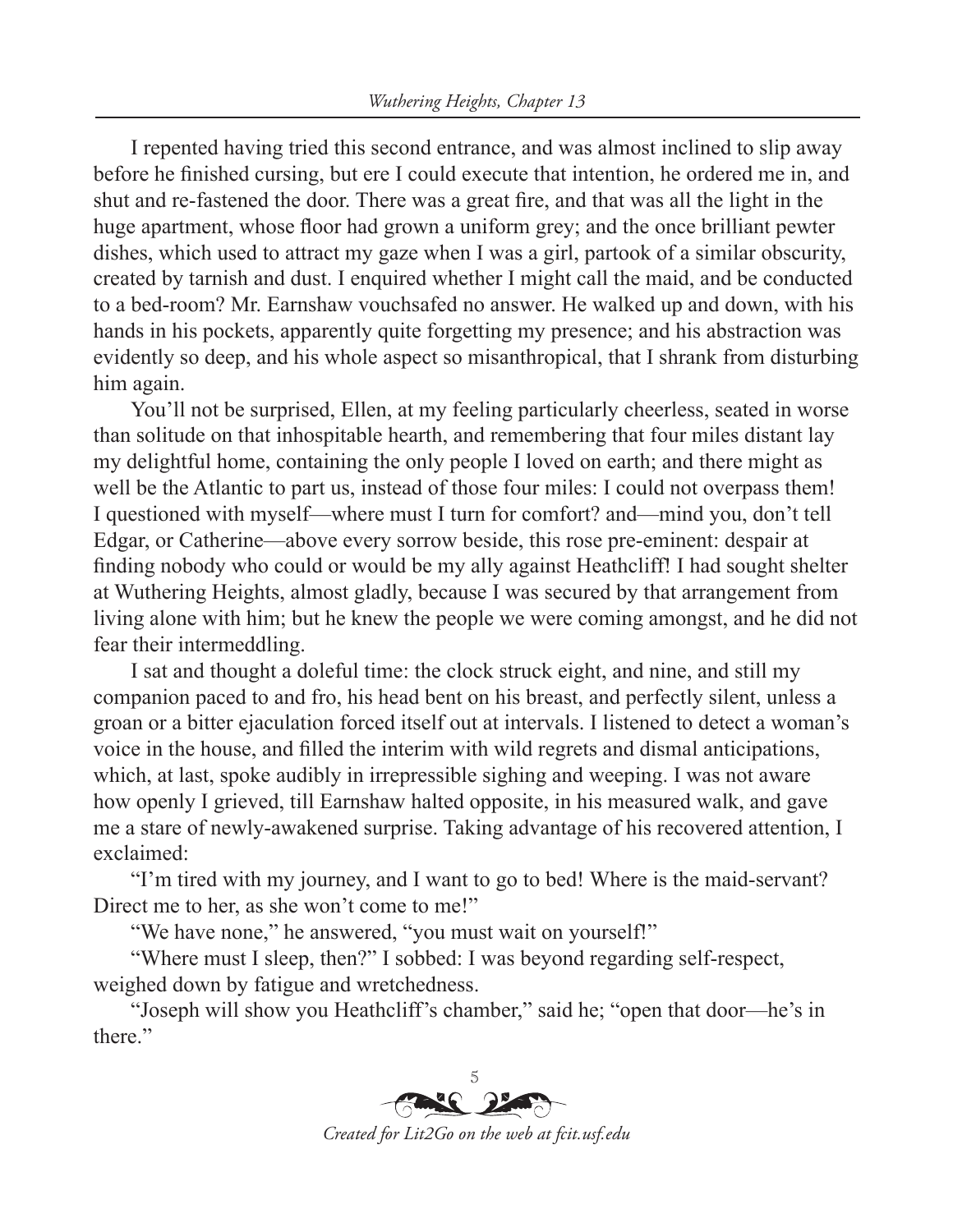I was going to obey, but he suddenly arrested me, and added in the strangest tone: "Be so good as to turn your lock, and draw your bolt—don't omit it!"

"Well!" I said. "But why, Mr. Earnshaw?" I did not relish the notion of deliberately fastening myself in with Heathcliff.

"Look here!" he replied, pulling from his waist-coat a curiously constructed pistol, having a double-edged spring knife attached to the barrel. "That's a great tempter to a desperate man, is it not? I cannot resist going up with this every night, and trying his door. If once I find it open he's done for! I do it invariably, even though the minute before I have been recalling a hundred reasons that should make me refrain: it is some devil that urges me to thwart my own schemes by killing him. You fight against that devil for love as long as you may; when the time comes, not all the angels in heaven shall save him!"

I surveyed the weapon inquisitively. A hideous notion struck me: how powerful I should be possessing such an instrument! I took it from his hand, and touched the blade. He looked astonished at the expression my face assumed during a brief second: it was not horror, it was covetousness. He snatched the pistol back, jealously; shut the knife, and returned it to its concealment.

"I don't care if you tell him," said he. "put him on his guard, and watch for him. You know the terms we are on, I see: his danger does not shock you."

"What has Heathcliff done to you?" I asked. "In what has he wronged you, to warrant this appalling hatred? Wouldn't it be wiser to bid him quit the house?"

"No!" thundered Earnshaw, "should he offer to leave me, he's a dead man: persuade him to attempt it, and you are a murderess! Am I to lose all, without a chance of retrieval? Is Hareton to be a beggar? Oh, damnation! I will have it back; and I'll have his gold too; and then his blood; and hell shall have his soul! It will be ten times blacker with that guest than ever it was before!"

You've acquainted me, Ellen, with your old master's habits. He is clearly on the verge of madness: he was so last night at least. I shuddered to be near him, and thought on the servant's ill-bred moroseness as comparatively agreeable. He now recommenced his moody walk, and I raised the latch, and escaped into the kitchen. Joseph was bending over the fire, peering into a large pan that swung above it; and a wooden bowl of oatmeal stood on the settle close by. The contents of the pan began to boll, and he turned to plunge his hand into the bowl; I conjectured that this preparation was probably for our supper, and, being hungry, I resolved it should be eatable; so, crying out sharply, "I'll make the porridge!" I removed the vessel out of his reach, and

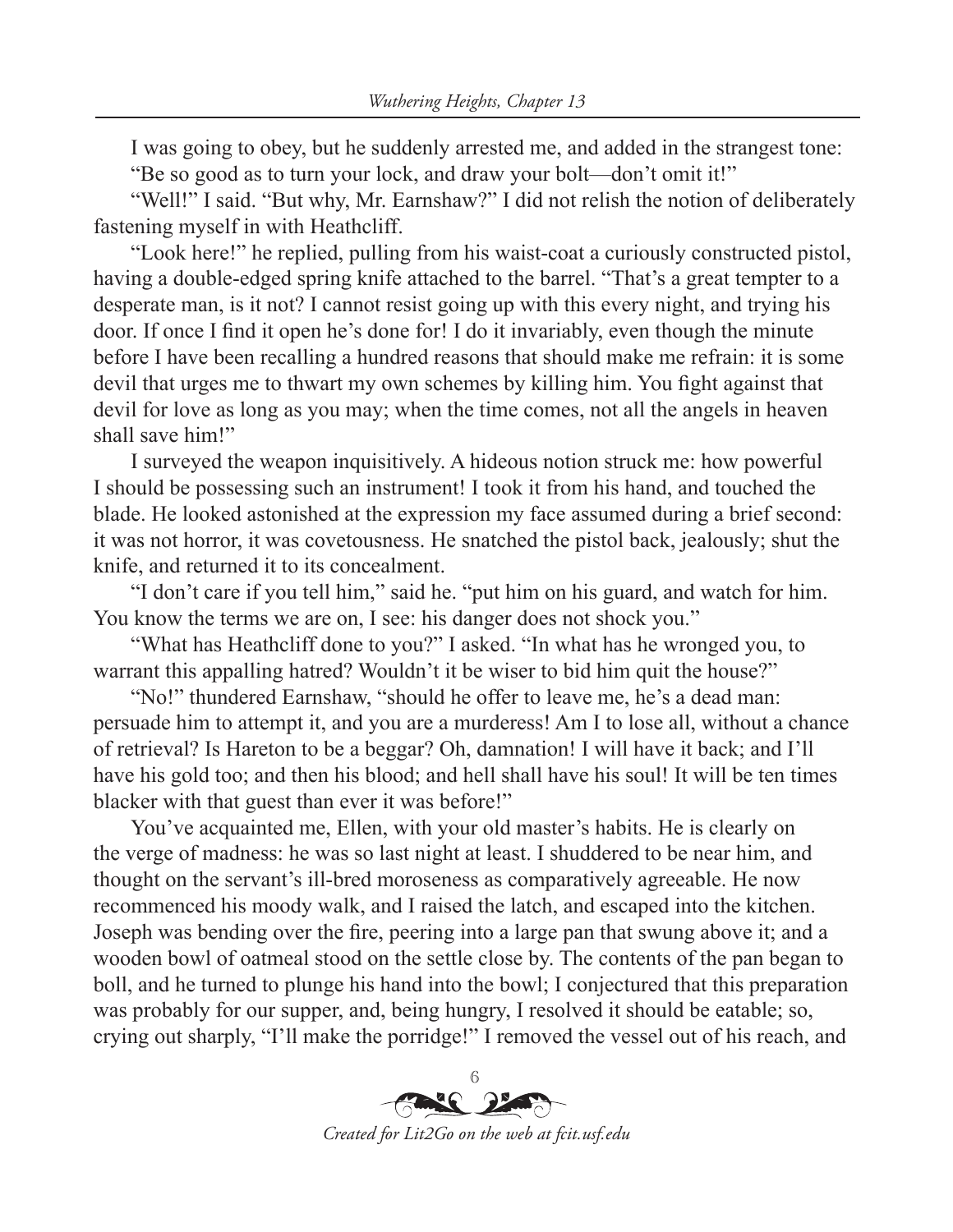proceeded to take off my hat and riding habit. "Mr. Earnshaw," I continued, "directs me to wait on myself: I will. I'm not going to act the lady among you, for fear I should starve."

"Gooid Lord!" he muttered, sitting down, and stroking his ribbed stockings from the knee to the ankle. "If there's to be fresh otherings—just when I getten used to two maisters, if I mun hev a mistress set o'er my heead, it's like time to be flitting. I niver did think to see t' day that I mud lave th' owld place—but I doubt it's night at hand!"

This lamentation drew no notice from me: I went briskly to work, sighing to remember a period when it would have been all merry fun; but compelled speedily to drive off the remembrance. It racked me to recall past happiness, and the greater peril there was of conjuring up its apparition, the quicker the thible ran round, and the faster the handfuls of meal fell into the water. Joseph beheld my style of cookery with growing indignation.

"Thear!" he ejaculated, "Hareton, thou willn't sup thy porridge toneeght; they'll be naught but lumps as big as my neive. Thear, agean! I'd fling in bowl un all, if I wer ye! There, pale t' gulip off, un' then ye'll hae done wi't. Bang, bang. It's a mercy t' bothom isn't deaved out!"

It was rather a rough mess, I own, when poured into the basins; four had been provided, and a gallon pitcher of new milk was brought from the dairy, which Hareton seized and comenced drinking and spilling from the expansive lip. I expostulated, and desired that he should have his in a mug; affirming that I could not taste the liquid treated so dirtily. The old cynic chose to be vastly offended at this nicety; assuring me, repeatedly, that "the bairn was every bit as good" as I, "and every bit as wollsome," and wondering how I could fashion to be so conceited. Meanwhile, the infant ruffian continued sucking; and glowered at me defyingly, as he slavered into the jug.

"I shall have my supper in another room," I said. "Have you no place you call a parlour?"

"Parlour!" he echoed sneeringly, "parlour! Nay, we've noa parlours. If yah dunnut loike wer company, there's maister's; un' if yah dunnot loike maister, there's us."

"Then I shall go upstairs!" I answered; "show me a chamber."

I put my basin on a tray, and went myself to fetch some more milk. With great grumblings, the fellow rose, and preceded me in my ascent: we mounted to the garrets; he opened a door, now and then, to look into the apartments we passed.

"Here's a rahm," he said, at last, flinging back a cranky board on hinges. "It's weel eneugh to ate a few porridge in. There's a pack o' corn i' t' corner, thear, meeterly

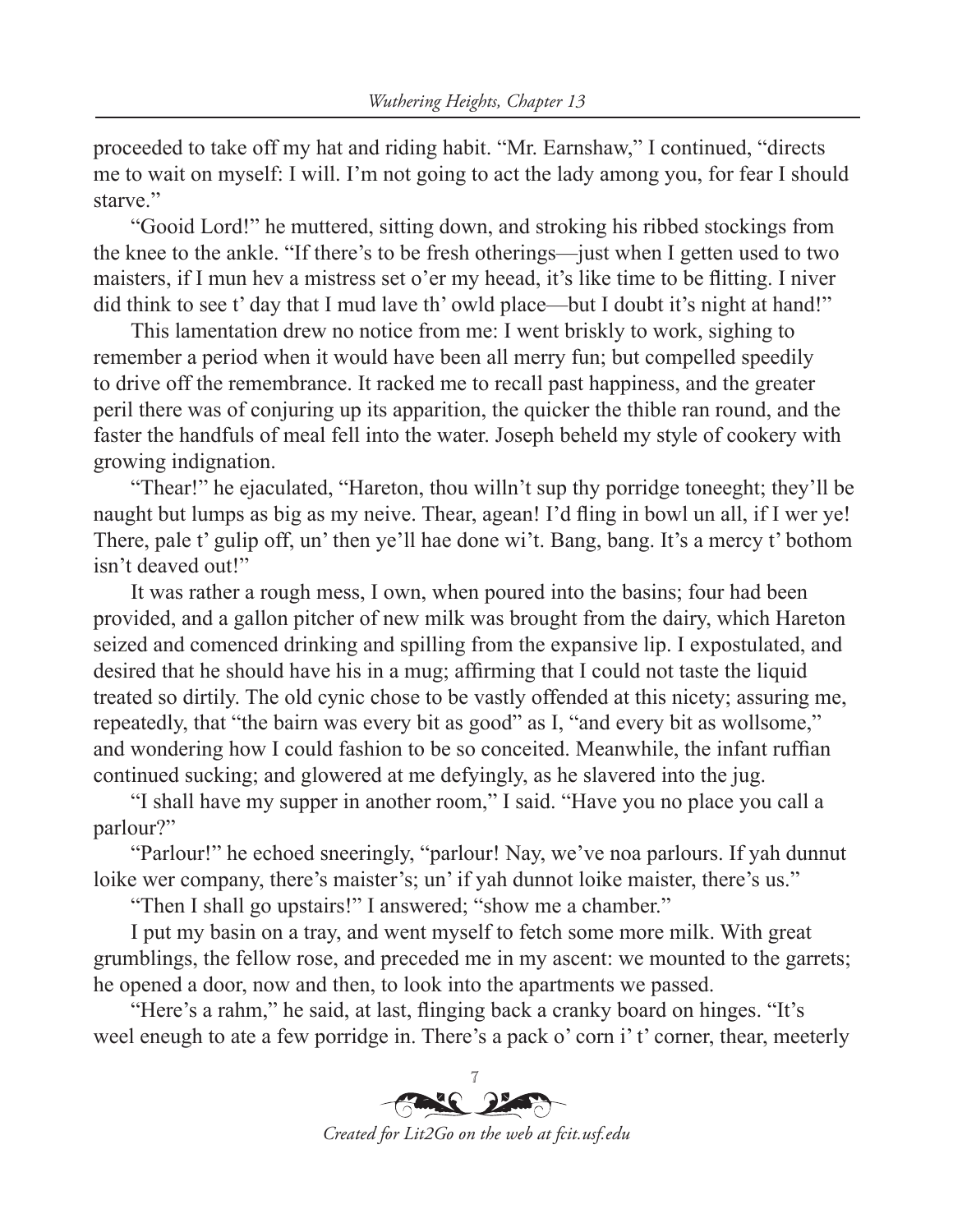clane; if ye're feard o' muckying yer grand silk cloes, spread yer hankerchir o' t' top on't"

The "rahm" was a kind of lumberhole smelling strong of malt and grain; various sacks of which articles were piled around, leaving a wide, bare space in the middle.

"Why, man!" I exclaimed, facing him angrily, "this is not a place to sleep in. I wish to see my bedroom."

"Bed-rume!" lie repeated, in a tone of mockery. "Yah's see all t' bed-rumes thear is—yon's mine."

He pointed into the second garret, only differing from the first in being more naked about the walls, and having a large low, curtained bed, with an indigo-coloured quilt at one end.

"What do I want with yours?" I retorted. "I suppose Mr. Heathcliff does not lodge at the top of the house, does he?"

"Oh! it's Maister Hathecliff's ye're wanting!" cried he, as if making a new discovery. "Couldn't ye ha' said soa, at onst? un then, I mud ha' telled ye, baht all this wark, that that's just one ye cannut see—he allas keeps it locked, un nob'dy iver mells on't but hisseln."

"You've a nice house, Joseph," I could not refrain from observing, "and pleasant inmates; and I think the concentrated essence of all the madness in the world took up its abode in my brain the day I linked my fate with theirs! However, that is not to the present purpose—there are other rooms. For heaven's sake be quick, and let me settle somewhere!"

He made no reply to this adjuration; only plodding doggedly down the wooden steps, and halting before an apartment which, from that halt and the superior quality of its furniture, I conjectured to be the best one. There was a carpet: a good one, but the pattern was obliterated by dust; a fireplace hung with cut paper, dropping to pieces, a handsome oak bedstead with ample crimson curtains of rather expensive material and modern make; but they had evidently experienced rough usage: the valances hung in festoons, wrenched from their rings, and the iron rod supporting them was bent in an arc on one side, causing the drapery to trail upon the floor. The chairs were also damaged, many of them severely; and deep indentations deformed the panels of the walls. I was endeavouring to gather resolution for entering and taking possession, when my fool of a guide announced, "This here is t' maister's." My supper by this time was cold, my appetite gone, and my patience exhausted. I insisted on being provided instantly with a place of refuge, and means of repose.

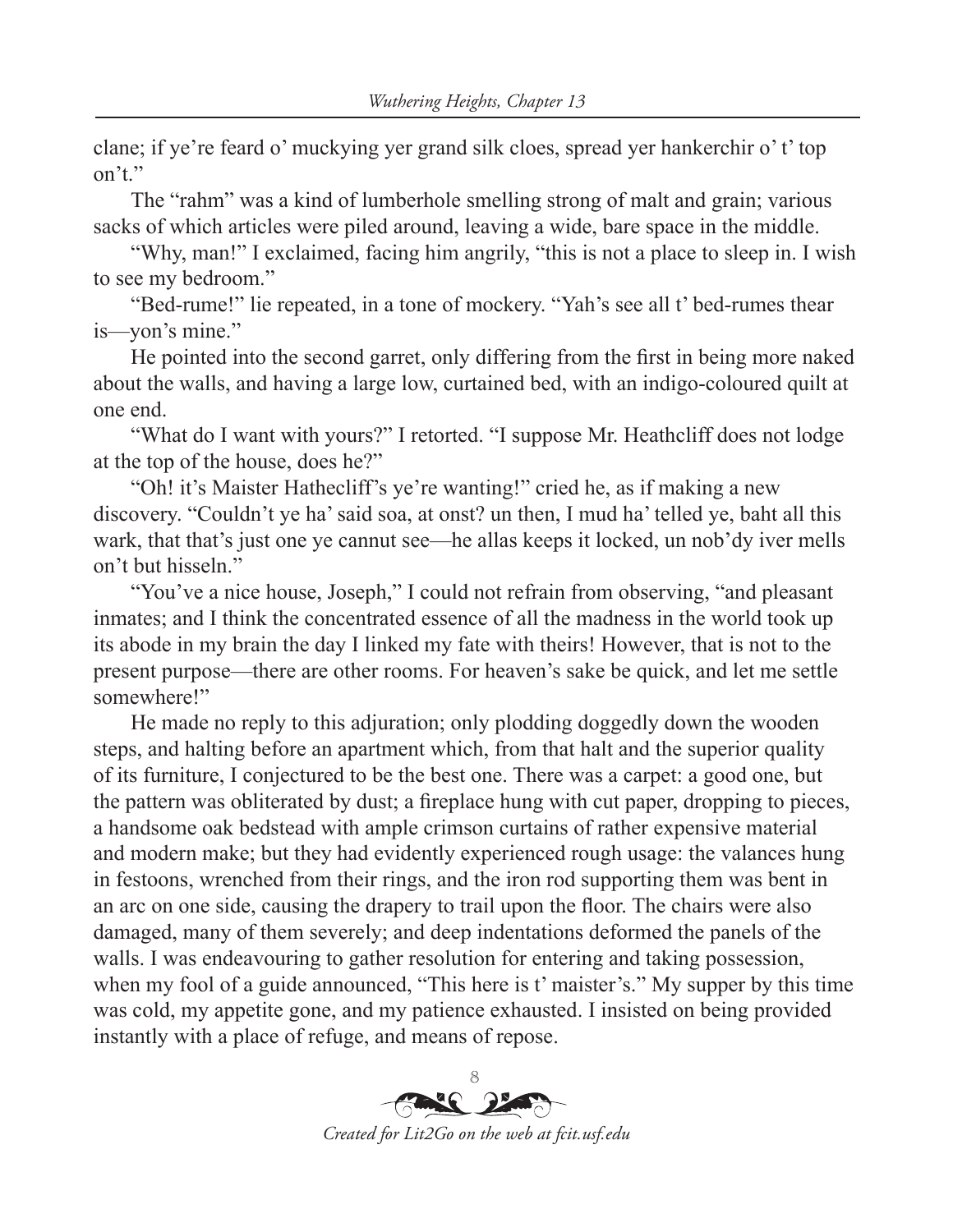"Whear the divil?" began the religious elder. "The Lord bless us! The Lord forgie us! Whear the hell wold ye gang? ye married, wearisome nowt! Ye've seen all but Hareton's bit of cham'er. There's not another hoile to lig down in i' th' hahse!"

I was so vexed, I flung my tray and its contents on the ground; and then seated myself at the stairs-head, hid my face in my hands, and cried.

"Ech! ech!" exclaimed Joseph. "Weel done, Miss Cathy! weel done, Miss Cathy! Howsiver, t' maister sall just tum'le o'er them brocken pots; un' then we's hear summut; we's hear how it's to be. Gooid-for-naught madling! ye desarve pining fro' this to Churstmas, flinging t' precious gifts o' God under fooit i' yer flaysome rages! But, I'm mista'en if ye show yer sperrit lang. Will Hathecliff bide sich bonny ways, think ye? I nobbut wish he may catch ye i'that plisky. I nobbut wish he may."

And so he went on scolding to his den beneath, taking the candle with him; and I remained in the dark. The period of reflection succeeding this silly action, compelled me to admit the necessity of smothering my pride and choking my wrath, and bestirring myself to remove its effects. An unexpected aid presently appeared in the shape Throttler, whom I now recognized as a son of our old Skulker: it had spent its whelphood at the Grange, and was given by my father to Mr. Hindley. I fancy it knew me: it pushed its nose against mine by way of salute, and then hastened to devour the porridge; while I groped from step to step, collecting the shattered earthenware, and drying the spatters of milk from the banister with my pocket-handkerchief. Our labours were scarcely over when I heard Earnshaw's tread in the passage; my assistant tucked in his tail, and pressed to the wall; I stole into the nearest doorway. The dog's endeavour to void him was unsuccessful; as I guessed by a scutter downstairs, and a prolonged, piteous yelping. I had better luck! he passed on, entered his chamber, and shut the door. Directly after Joseph came up with Hareton, to put him to bed. I had found shelter in Hareton's room, and the old man, on seeing me, said:

"They's rahm for boath ye un yer pride, now, I sud think, i' the hahse. It's empty; ye may hev it all to yerseln, un Him as allas makes a third, i' sich ill company!"

Gladly did I take advantage of this intimation; and the minute I flung myself into a chair, by the fire, I nodded, and slept. My slumber was deep and sweet, though over far too soon. Mr. Heathcliff awoke me; he had just come in, and demanded, in his loving manner, what I was doing there? I told him the cause of my staying up so late—that he had the key of our room in his pocket. The adjective our gave mortal offence. He swore it was not, nor ever should be, mine; and he'd—But I'll not repeat his language, nor describe his habitual conduct. He is ingenious and unresting in seeking to gain my